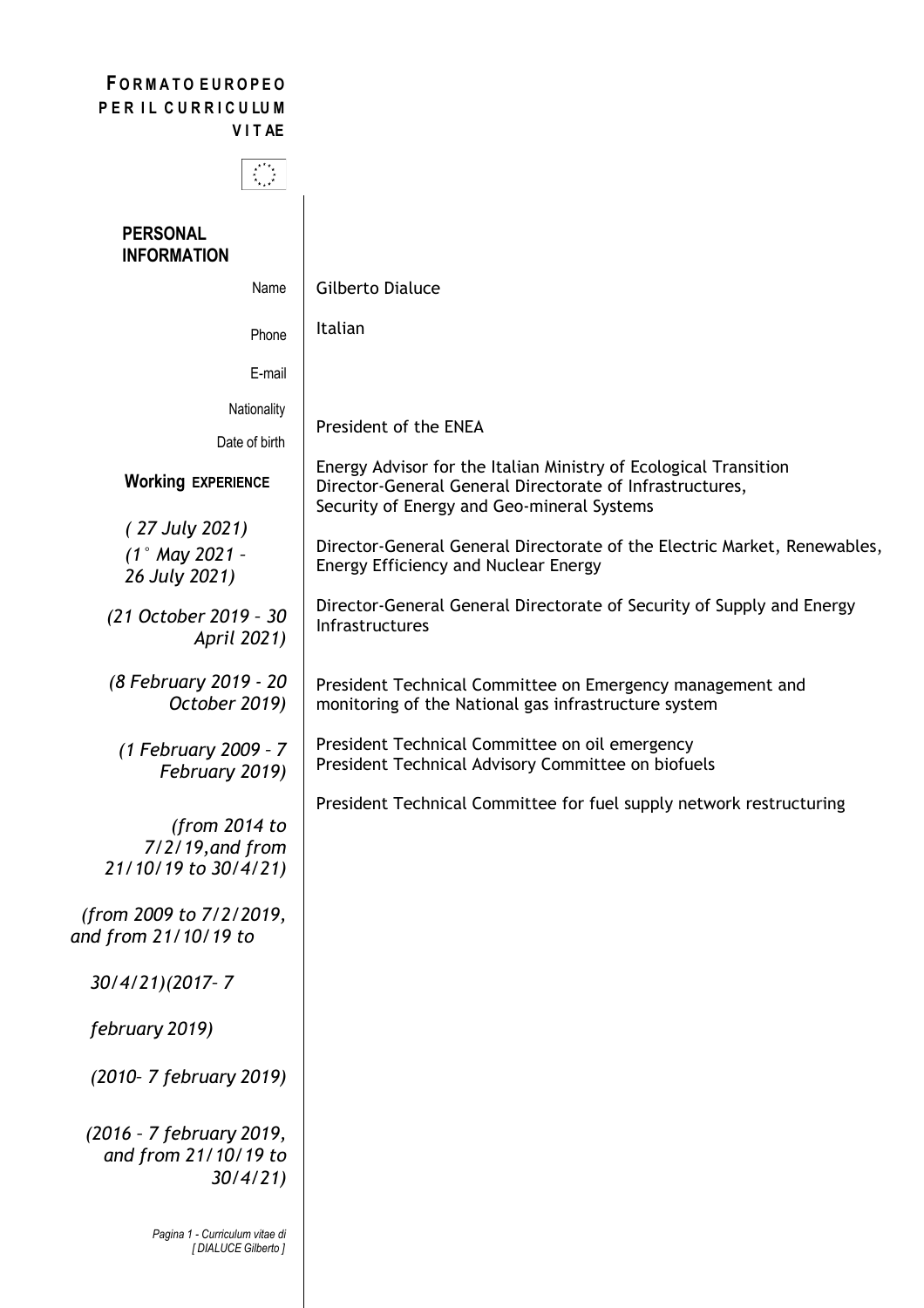(Since 2009)

President branch c) of the Commission for Hydrocarbons and Mineral Resources, and since October 2019 of branches a) e b)

Coordinator of the Interministerial Group for the implementation of the international initiative *Mission Innovation* to promote clean energy technologies

Head of Delegation in EU Energy Councils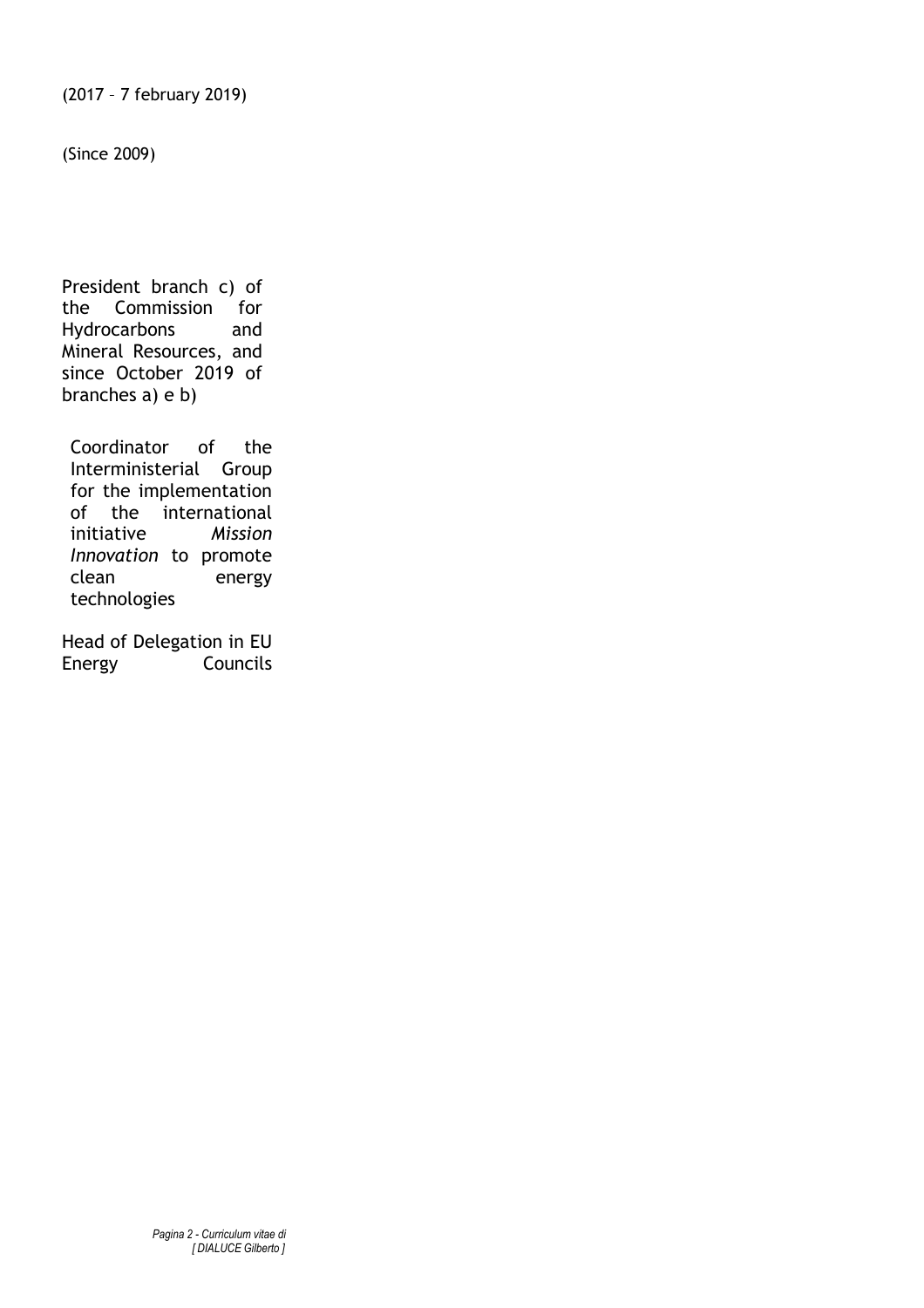| (dal 2009)               | Head of Delegation in G7 Ministerial meetings on energy, G20<br>energy, Clean Energy Ministerial e Mission Innovation                                                                                                                                                                                                                                           |
|--------------------------|-----------------------------------------------------------------------------------------------------------------------------------------------------------------------------------------------------------------------------------------------------------------------------------------------------------------------------------------------------------------|
| (dal 2016)               | MISE Representative in the Superior Council of Public Works at the<br>Ministry of Infrastructure and Transport                                                                                                                                                                                                                                                  |
| $(2012 - Oct. 2015)$     | Member of the Board of Directors of GestoreMercati Energetici -<br><b>GME</b>                                                                                                                                                                                                                                                                                   |
| (2011)                   | EU appointed member in the EU - RussiaGas Advisory Council                                                                                                                                                                                                                                                                                                      |
| (2006 - 7 February 2019) | Italian representative in several Committees on Bilateral<br>Energy cooperation with foreign Countries                                                                                                                                                                                                                                                          |
| (dal 2007-2010)          | Member of the Management Committee of the Equalisation Fund<br>for the Electric Sector                                                                                                                                                                                                                                                                          |
| (dal 1990-2007)          | Member of the Ministerial Commission for the safety of mining<br>activities (D.P.R. n.886/79)                                                                                                                                                                                                                                                                   |
| (dal 1997-2007)          | Member of the Advisory Commission on royalties paid to the<br>State, regions and Municipalities on hydrocarbons production                                                                                                                                                                                                                                      |
| (dal 1997-2007)          | Member of the Ministerial Technical Committee on<br>hydrocarbons and geothermal energy                                                                                                                                                                                                                                                                          |
| (dal 2002-2008)          | Member of the Italian Committee for Gas (Milan) in representation of<br>the Ministry                                                                                                                                                                                                                                                                            |
| (dal 2003-2007)          | President of the Committee (Fondo bombole metano) Methane<br>bottles Fund                                                                                                                                                                                                                                                                                       |
| (November 2006 - 31      |                                                                                                                                                                                                                                                                                                                                                                 |
| January 2009)            |                                                                                                                                                                                                                                                                                                                                                                 |
|                          | Vice Director-General General Directorate Energy and Mineral<br>Resources, in charge of coordinating the activities on EU and<br>international matters                                                                                                                                                                                                          |
| $(2001 - 2009)$          |                                                                                                                                                                                                                                                                                                                                                                 |
| (2000- January 2009)     | Vice President Emergency and Monitoring Committee for the<br>management of emergencies in the national gas system                                                                                                                                                                                                                                               |
|                          | Executive responsible for Marketing of gas and technical<br>legislation of the G.D. Energy and Mineral Resources, Head of<br>the Office of Natural gas Market. In charge of the preparation<br>and implementation of the italian and EU legislation on<br>domestic natural gas market in the import, transportation,<br>storage, distribution and sale sectors. |
| $(1996 - 2014)$          | Member of the Monitoring Committee in<br>Compulsory<br>Administrative Liquidation of the insurance company PANASS                                                                                                                                                                                                                                               |
| (2000)                   | Member of the Gas Networks Group in the context of the Euro-<br>Mediterranean cooperation                                                                                                                                                                                                                                                                       |
| (1999)                   | Member of the Group "Suivi" of the UE Commission monitoring<br>the application of the Directive 98/30/CE on the gas market                                                                                                                                                                                                                                      |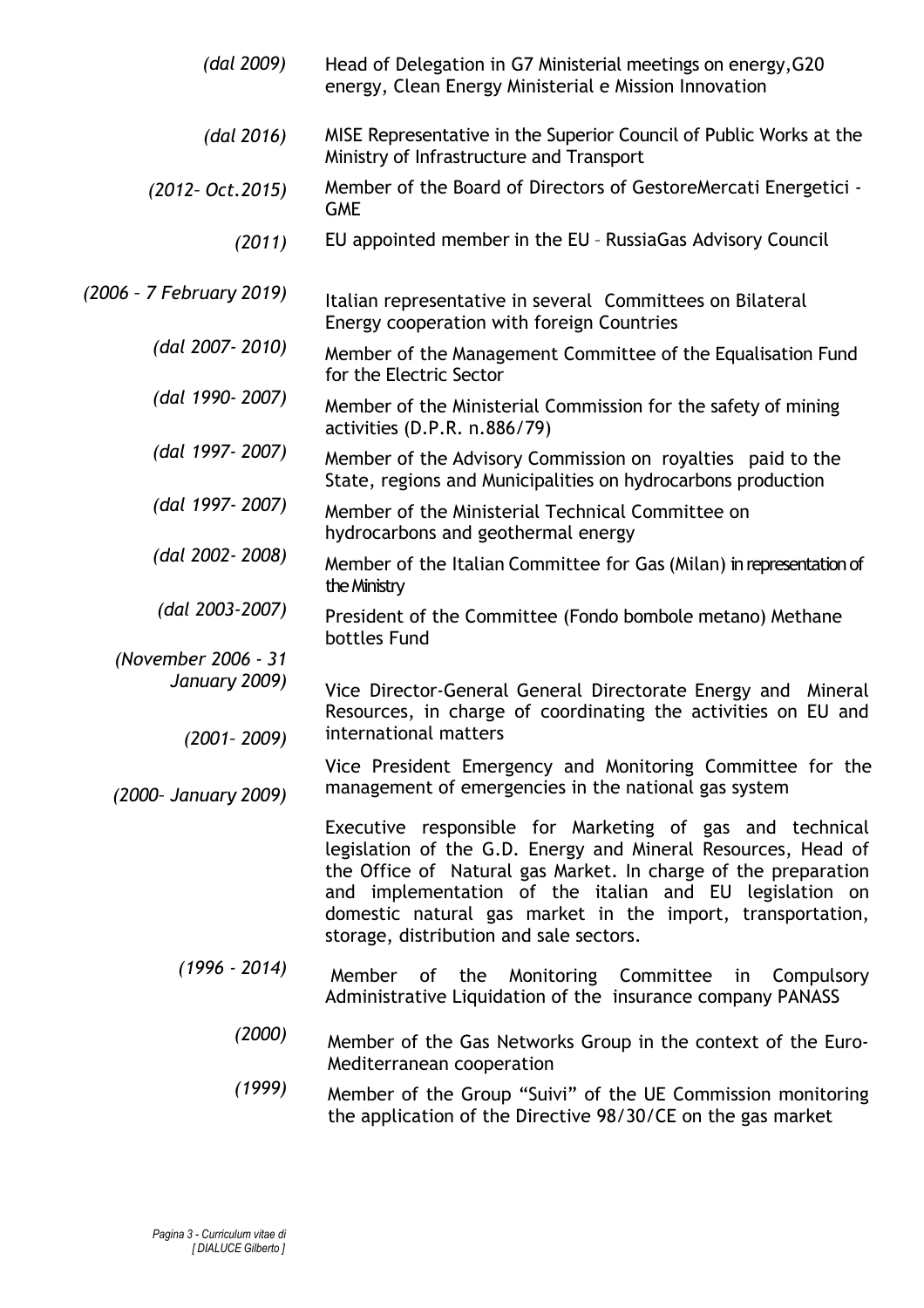| $(1989 - 1996)$                                                                                                                                                                      | Member of the Evaluation Committee of energy technology<br>projects eligible for EU funding within the<br><b>THERMIE</b> regulation                                                                                                                                                                                        |
|--------------------------------------------------------------------------------------------------------------------------------------------------------------------------------------|----------------------------------------------------------------------------------------------------------------------------------------------------------------------------------------------------------------------------------------------------------------------------------------------------------------------------|
| $(1990 - 1999)$                                                                                                                                                                      | Appointed manager after a public competition in the technical<br>staff of the Ministry of Industry, Trade and Handicraft<br>Appointed Head of the V Division of the national Hydrocarbons<br>and Geothermy Mining Office with the task of technically<br>evaluating and authorizing in hydrocarbons exploration activities |
| $(1980 - 1990)$                                                                                                                                                                      | After a public competition, recruited as Engineer in the Mining<br>Corps at the Ministry of Industry, Trade and Handicraft<br>In charge of the safety of offshore drilling plants for hydrocarbons<br>extraction and the technical and environmental investigation phase                                                   |
| $(1979 - 1980)$<br><b>Education and Training</b>                                                                                                                                     | Geotechnical piling engineer at Impresa<br>Federici - Roma                                                                                                                                                                                                                                                                 |
|                                                                                                                                                                                      | In 1978 graduated in Mining Engineering at Rome University La<br>Sapienza with a score of 110/110 and the right to publication                                                                                                                                                                                             |
|                                                                                                                                                                                      | Classical High School Diploma with a 60/60 score at the Liceo<br>Classico Augusto - Roma                                                                                                                                                                                                                                   |
| <b>PERSONAL SKILLS</b><br><b>AND COMPETENCES</b><br>Acquisite nel corso della vita e della<br>carriera ma non necessariamente<br>riconosciute da certificati e diplomi<br>ufficiali. | Professor at the Graduate School of Public Administration<br>holding two four-monthly courses in drilling techniques and<br>hydrocarbon deposits                                                                                                                                                                           |
|                                                                                                                                                                                      | Professor at the Master of specialization in Hydrocarbon Exploration<br>and Production                                                                                                                                                                                                                                     |
|                                                                                                                                                                                      | (University Roma3)                                                                                                                                                                                                                                                                                                         |
|                                                                                                                                                                                      | Professor at the Master SAFE of specialization in the energy sector<br>$(2000 - 2008)$                                                                                                                                                                                                                                     |
|                                                                                                                                                                                      | Professor at the Master MEMA of the AIEE (2004 -2007)                                                                                                                                                                                                                                                                      |
|                                                                                                                                                                                      | Chief Editor of the monthly journal "Bollettino ufficiale degli<br>idrocarburi e della geotermia" (Official bulletin of hydrocarbons<br>and geothermal energy) published by the Ministry (1988 -2006)                                                                                                                      |
|                                                                                                                                                                                      | Establishment and management of the Inventory of Geothermal<br>energy resources at the Ministry (ENEA/CNR) (1988)                                                                                                                                                                                                          |
|                                                                                                                                                                                      | Long-standing experience in EU and International relations                                                                                                                                                                                                                                                                 |
|                                                                                                                                                                                      | Organization and management of two Italian Presidencies of the<br>G7 energy, of an Italian EU presidency for the energy sector and                                                                                                                                                                                         |
|                                                                                                                                                                                      | the Italian G20 presidency in the energy sector                                                                                                                                                                                                                                                                            |